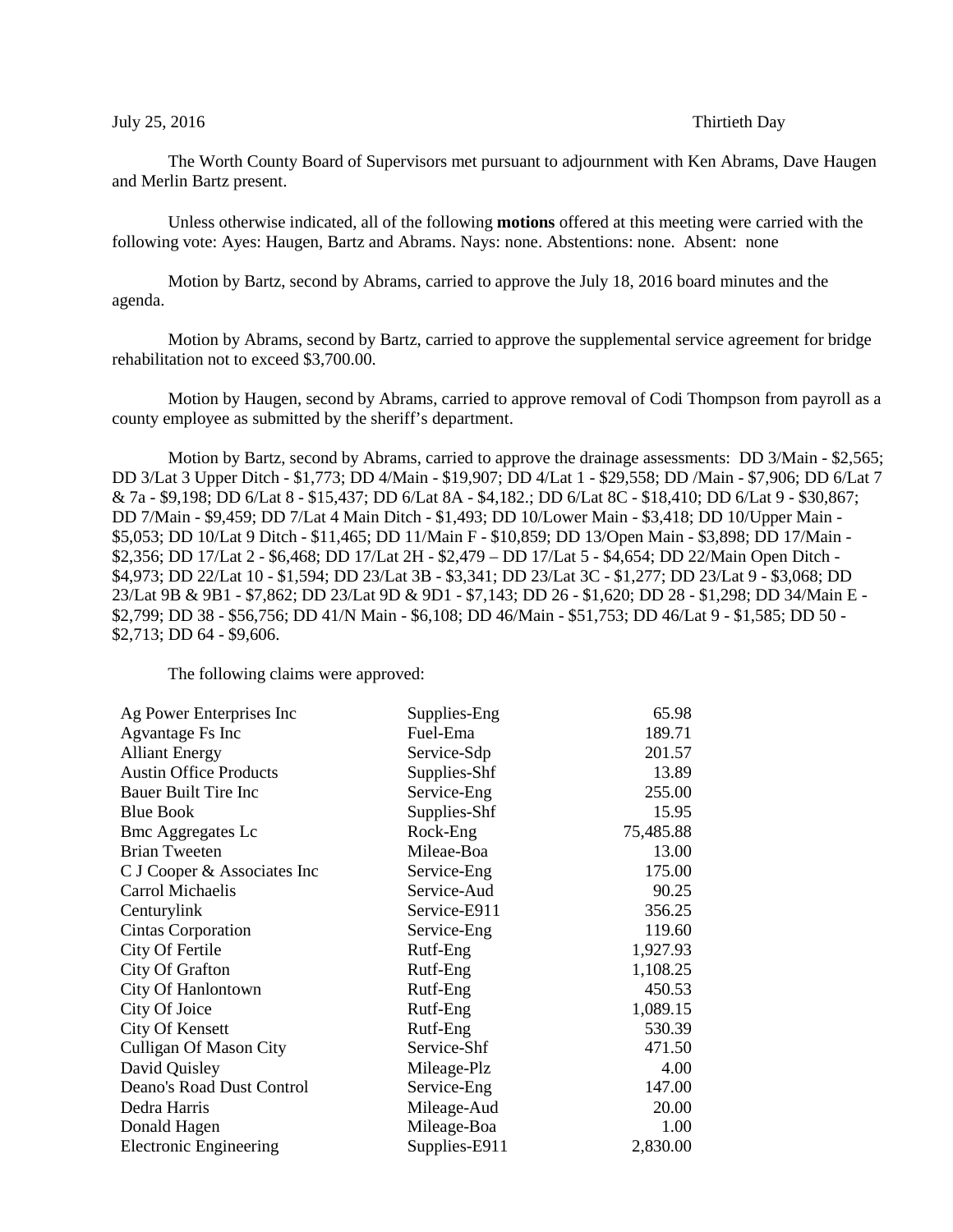| Service-Shf<br>8.00<br>Reimb-E911<br>2,000.00<br>261.00<br>Service-Eng<br>Supplies-Eng<br>193.23<br>Service-Wwt<br>2,513.81<br>120.00<br>Service-Gsr<br>5.50<br>Supplies-Aud<br>50.00<br>Edu-Rec<br>21,600.00<br>Service-Eng<br>Health Ins Prem<br>58,966.00<br>Supplies-Eng<br>63.70<br>Reimb-Con<br>114.42<br>Reimb-Plz & Gsr<br>163.95<br>Jayne Lupkes<br>161.00<br>Mileage-It/Gis<br>Service-Shf<br>56.47<br>243.63<br>Supplies-Gsr<br><b>Johnson Sanitary</b><br>Service-Shf<br>36.00<br>Lake Mills Graphic Inc<br>Project-Wat<br>26,281.31<br><b>Larson Contracting Central</b><br>Mileage-Aud<br>20.00<br>Supplies-Eng<br>283.75<br><b>Mandy Meierotto</b><br>Service-Aud<br>94.25<br>660.20<br><b>Manly Junction Signal</b><br>Service-Sup & Aud<br>Marco Technologies Llc<br>Service-Shf<br>151.96<br>Margie Butler<br>Service-Shf<br>60.00<br>Martin Marietta Materials Inc<br>131,782.49<br>Rock-Eng<br>Mason City Fire And Rescue<br>Service-Mex<br>250.00<br>8,550.00<br>Mc Clure Engineering Co<br>Project-Wat<br>768.30<br><b>Metal Culverts Inc</b><br>Supplies-Eng<br>Midwest Wheel Companies Inc<br>80.96<br>Parts-Eng<br>Service-Shf<br>Mike's Automotive<br>93.96<br>Supplies-Eng<br>39.98<br>Napa Auto Parts<br><b>Next Generation Technologies</b><br>Service-Mha<br>325.00<br>Northland Securities Inc<br>Service-Ndp<br>2,250.00<br>678.16<br>Northwood Anchor Inc<br>Service-Sup<br>Northwood Electric Inc<br>24.19<br>Service-Eng<br>Northwood True Value<br>Supplies-Gsr<br>505.63<br>Nuss Truck & Equipment<br>143.56<br>Parts-Eng<br>Equip-Eng<br>762.01<br><b>Olson Trading Post Inc</b><br>Service-Eng<br>14.42<br>Pathology Assoc Of Mason City<br>Service-Mex<br>4,500.00<br>Service-Wat&Wwt<br>19,137.84<br>Peopleservice Inc<br>Peterson Contractors Inc<br>60,838.81<br>Project-Eng<br>Service-Phd<br>150.00<br><b>Pinnacle Quality Insight</b><br>Plunkett's Pest Control Inc<br>Service-Shf<br>50.00<br>Service-E911<br>36,543.00<br>Powerphone, Inc.<br>Dues-Rec<br>Pria<br>60.00<br>Supplies-Shf<br>Reinhart Food Service Llc<br>541.27<br><b>Reserve Account</b><br>Postage-Aud<br>1,500.00<br>Service-Aud<br><b>Scott Magnuson</b><br>90.25<br>Shellie Johanns<br>Reimb-Aud<br>42.83 | <b>Fallgatter's Market</b>           | Supplies-Shf | 696.23   |
|--------------------------------------------------------------------------------------------------------------------------------------------------------------------------------------------------------------------------------------------------------------------------------------------------------------------------------------------------------------------------------------------------------------------------------------------------------------------------------------------------------------------------------------------------------------------------------------------------------------------------------------------------------------------------------------------------------------------------------------------------------------------------------------------------------------------------------------------------------------------------------------------------------------------------------------------------------------------------------------------------------------------------------------------------------------------------------------------------------------------------------------------------------------------------------------------------------------------------------------------------------------------------------------------------------------------------------------------------------------------------------------------------------------------------------------------------------------------------------------------------------------------------------------------------------------------------------------------------------------------------------------------------------------------------------------------------------------------------------------------------------------------------------------------------------------------------------------------------------------------------------------------------------------------------------------------------------------------------------------------------------------------------------------------------------------------------------------------------------------------------------------------------------------------------------------------------------------------------------|--------------------------------------|--------------|----------|
|                                                                                                                                                                                                                                                                                                                                                                                                                                                                                                                                                                                                                                                                                                                                                                                                                                                                                                                                                                                                                                                                                                                                                                                                                                                                                                                                                                                                                                                                                                                                                                                                                                                                                                                                                                                                                                                                                                                                                                                                                                                                                                                                                                                                                                | Fertile Reminder                     |              |          |
|                                                                                                                                                                                                                                                                                                                                                                                                                                                                                                                                                                                                                                                                                                                                                                                                                                                                                                                                                                                                                                                                                                                                                                                                                                                                                                                                                                                                                                                                                                                                                                                                                                                                                                                                                                                                                                                                                                                                                                                                                                                                                                                                                                                                                                | <b>Hanlontown Fire Dept</b>          |              |          |
|                                                                                                                                                                                                                                                                                                                                                                                                                                                                                                                                                                                                                                                                                                                                                                                                                                                                                                                                                                                                                                                                                                                                                                                                                                                                                                                                                                                                                                                                                                                                                                                                                                                                                                                                                                                                                                                                                                                                                                                                                                                                                                                                                                                                                                | Healthworks                          |              |          |
|                                                                                                                                                                                                                                                                                                                                                                                                                                                                                                                                                                                                                                                                                                                                                                                                                                                                                                                                                                                                                                                                                                                                                                                                                                                                                                                                                                                                                                                                                                                                                                                                                                                                                                                                                                                                                                                                                                                                                                                                                                                                                                                                                                                                                                | <b>Heartland Asphalt Inc</b>         |              |          |
|                                                                                                                                                                                                                                                                                                                                                                                                                                                                                                                                                                                                                                                                                                                                                                                                                                                                                                                                                                                                                                                                                                                                                                                                                                                                                                                                                                                                                                                                                                                                                                                                                                                                                                                                                                                                                                                                                                                                                                                                                                                                                                                                                                                                                                | <b>Heartland Power Coop</b>          |              |          |
|                                                                                                                                                                                                                                                                                                                                                                                                                                                                                                                                                                                                                                                                                                                                                                                                                                                                                                                                                                                                                                                                                                                                                                                                                                                                                                                                                                                                                                                                                                                                                                                                                                                                                                                                                                                                                                                                                                                                                                                                                                                                                                                                                                                                                                | Ia Division Of Labor Service         |              |          |
|                                                                                                                                                                                                                                                                                                                                                                                                                                                                                                                                                                                                                                                                                                                                                                                                                                                                                                                                                                                                                                                                                                                                                                                                                                                                                                                                                                                                                                                                                                                                                                                                                                                                                                                                                                                                                                                                                                                                                                                                                                                                                                                                                                                                                                | Ia Secretary Of State                |              |          |
|                                                                                                                                                                                                                                                                                                                                                                                                                                                                                                                                                                                                                                                                                                                                                                                                                                                                                                                                                                                                                                                                                                                                                                                                                                                                                                                                                                                                                                                                                                                                                                                                                                                                                                                                                                                                                                                                                                                                                                                                                                                                                                                                                                                                                                | <b>Iowa Land Records</b>             |              |          |
|                                                                                                                                                                                                                                                                                                                                                                                                                                                                                                                                                                                                                                                                                                                                                                                                                                                                                                                                                                                                                                                                                                                                                                                                                                                                                                                                                                                                                                                                                                                                                                                                                                                                                                                                                                                                                                                                                                                                                                                                                                                                                                                                                                                                                                | Iowa Plains Signing Inc              |              |          |
|                                                                                                                                                                                                                                                                                                                                                                                                                                                                                                                                                                                                                                                                                                                                                                                                                                                                                                                                                                                                                                                                                                                                                                                                                                                                                                                                                                                                                                                                                                                                                                                                                                                                                                                                                                                                                                                                                                                                                                                                                                                                                                                                                                                                                                | Isac Group Health                    |              |          |
|                                                                                                                                                                                                                                                                                                                                                                                                                                                                                                                                                                                                                                                                                                                                                                                                                                                                                                                                                                                                                                                                                                                                                                                                                                                                                                                                                                                                                                                                                                                                                                                                                                                                                                                                                                                                                                                                                                                                                                                                                                                                                                                                                                                                                                | J & J Machining Welding & Fabr       |              |          |
|                                                                                                                                                                                                                                                                                                                                                                                                                                                                                                                                                                                                                                                                                                                                                                                                                                                                                                                                                                                                                                                                                                                                                                                                                                                                                                                                                                                                                                                                                                                                                                                                                                                                                                                                                                                                                                                                                                                                                                                                                                                                                                                                                                                                                                | James David Hanson                   |              |          |
|                                                                                                                                                                                                                                                                                                                                                                                                                                                                                                                                                                                                                                                                                                                                                                                                                                                                                                                                                                                                                                                                                                                                                                                                                                                                                                                                                                                                                                                                                                                                                                                                                                                                                                                                                                                                                                                                                                                                                                                                                                                                                                                                                                                                                                |                                      |              |          |
|                                                                                                                                                                                                                                                                                                                                                                                                                                                                                                                                                                                                                                                                                                                                                                                                                                                                                                                                                                                                                                                                                                                                                                                                                                                                                                                                                                                                                                                                                                                                                                                                                                                                                                                                                                                                                                                                                                                                                                                                                                                                                                                                                                                                                                | Joel Rohne                           |              |          |
|                                                                                                                                                                                                                                                                                                                                                                                                                                                                                                                                                                                                                                                                                                                                                                                                                                                                                                                                                                                                                                                                                                                                                                                                                                                                                                                                                                                                                                                                                                                                                                                                                                                                                                                                                                                                                                                                                                                                                                                                                                                                                                                                                                                                                                | Joe's Collision & Performance        |              |          |
|                                                                                                                                                                                                                                                                                                                                                                                                                                                                                                                                                                                                                                                                                                                                                                                                                                                                                                                                                                                                                                                                                                                                                                                                                                                                                                                                                                                                                                                                                                                                                                                                                                                                                                                                                                                                                                                                                                                                                                                                                                                                                                                                                                                                                                |                                      |              |          |
|                                                                                                                                                                                                                                                                                                                                                                                                                                                                                                                                                                                                                                                                                                                                                                                                                                                                                                                                                                                                                                                                                                                                                                                                                                                                                                                                                                                                                                                                                                                                                                                                                                                                                                                                                                                                                                                                                                                                                                                                                                                                                                                                                                                                                                |                                      |              |          |
|                                                                                                                                                                                                                                                                                                                                                                                                                                                                                                                                                                                                                                                                                                                                                                                                                                                                                                                                                                                                                                                                                                                                                                                                                                                                                                                                                                                                                                                                                                                                                                                                                                                                                                                                                                                                                                                                                                                                                                                                                                                                                                                                                                                                                                |                                      |              |          |
|                                                                                                                                                                                                                                                                                                                                                                                                                                                                                                                                                                                                                                                                                                                                                                                                                                                                                                                                                                                                                                                                                                                                                                                                                                                                                                                                                                                                                                                                                                                                                                                                                                                                                                                                                                                                                                                                                                                                                                                                                                                                                                                                                                                                                                | Laurie Olsen                         |              |          |
|                                                                                                                                                                                                                                                                                                                                                                                                                                                                                                                                                                                                                                                                                                                                                                                                                                                                                                                                                                                                                                                                                                                                                                                                                                                                                                                                                                                                                                                                                                                                                                                                                                                                                                                                                                                                                                                                                                                                                                                                                                                                                                                                                                                                                                | <b>Lawson Products Inc</b>           |              |          |
|                                                                                                                                                                                                                                                                                                                                                                                                                                                                                                                                                                                                                                                                                                                                                                                                                                                                                                                                                                                                                                                                                                                                                                                                                                                                                                                                                                                                                                                                                                                                                                                                                                                                                                                                                                                                                                                                                                                                                                                                                                                                                                                                                                                                                                |                                      |              |          |
|                                                                                                                                                                                                                                                                                                                                                                                                                                                                                                                                                                                                                                                                                                                                                                                                                                                                                                                                                                                                                                                                                                                                                                                                                                                                                                                                                                                                                                                                                                                                                                                                                                                                                                                                                                                                                                                                                                                                                                                                                                                                                                                                                                                                                                |                                      |              |          |
|                                                                                                                                                                                                                                                                                                                                                                                                                                                                                                                                                                                                                                                                                                                                                                                                                                                                                                                                                                                                                                                                                                                                                                                                                                                                                                                                                                                                                                                                                                                                                                                                                                                                                                                                                                                                                                                                                                                                                                                                                                                                                                                                                                                                                                |                                      |              |          |
|                                                                                                                                                                                                                                                                                                                                                                                                                                                                                                                                                                                                                                                                                                                                                                                                                                                                                                                                                                                                                                                                                                                                                                                                                                                                                                                                                                                                                                                                                                                                                                                                                                                                                                                                                                                                                                                                                                                                                                                                                                                                                                                                                                                                                                |                                      |              |          |
|                                                                                                                                                                                                                                                                                                                                                                                                                                                                                                                                                                                                                                                                                                                                                                                                                                                                                                                                                                                                                                                                                                                                                                                                                                                                                                                                                                                                                                                                                                                                                                                                                                                                                                                                                                                                                                                                                                                                                                                                                                                                                                                                                                                                                                |                                      |              |          |
|                                                                                                                                                                                                                                                                                                                                                                                                                                                                                                                                                                                                                                                                                                                                                                                                                                                                                                                                                                                                                                                                                                                                                                                                                                                                                                                                                                                                                                                                                                                                                                                                                                                                                                                                                                                                                                                                                                                                                                                                                                                                                                                                                                                                                                |                                      |              |          |
|                                                                                                                                                                                                                                                                                                                                                                                                                                                                                                                                                                                                                                                                                                                                                                                                                                                                                                                                                                                                                                                                                                                                                                                                                                                                                                                                                                                                                                                                                                                                                                                                                                                                                                                                                                                                                                                                                                                                                                                                                                                                                                                                                                                                                                |                                      |              |          |
|                                                                                                                                                                                                                                                                                                                                                                                                                                                                                                                                                                                                                                                                                                                                                                                                                                                                                                                                                                                                                                                                                                                                                                                                                                                                                                                                                                                                                                                                                                                                                                                                                                                                                                                                                                                                                                                                                                                                                                                                                                                                                                                                                                                                                                |                                      |              |          |
|                                                                                                                                                                                                                                                                                                                                                                                                                                                                                                                                                                                                                                                                                                                                                                                                                                                                                                                                                                                                                                                                                                                                                                                                                                                                                                                                                                                                                                                                                                                                                                                                                                                                                                                                                                                                                                                                                                                                                                                                                                                                                                                                                                                                                                |                                      |              |          |
|                                                                                                                                                                                                                                                                                                                                                                                                                                                                                                                                                                                                                                                                                                                                                                                                                                                                                                                                                                                                                                                                                                                                                                                                                                                                                                                                                                                                                                                                                                                                                                                                                                                                                                                                                                                                                                                                                                                                                                                                                                                                                                                                                                                                                                |                                      |              |          |
|                                                                                                                                                                                                                                                                                                                                                                                                                                                                                                                                                                                                                                                                                                                                                                                                                                                                                                                                                                                                                                                                                                                                                                                                                                                                                                                                                                                                                                                                                                                                                                                                                                                                                                                                                                                                                                                                                                                                                                                                                                                                                                                                                                                                                                |                                      |              |          |
|                                                                                                                                                                                                                                                                                                                                                                                                                                                                                                                                                                                                                                                                                                                                                                                                                                                                                                                                                                                                                                                                                                                                                                                                                                                                                                                                                                                                                                                                                                                                                                                                                                                                                                                                                                                                                                                                                                                                                                                                                                                                                                                                                                                                                                |                                      |              |          |
|                                                                                                                                                                                                                                                                                                                                                                                                                                                                                                                                                                                                                                                                                                                                                                                                                                                                                                                                                                                                                                                                                                                                                                                                                                                                                                                                                                                                                                                                                                                                                                                                                                                                                                                                                                                                                                                                                                                                                                                                                                                                                                                                                                                                                                |                                      |              |          |
|                                                                                                                                                                                                                                                                                                                                                                                                                                                                                                                                                                                                                                                                                                                                                                                                                                                                                                                                                                                                                                                                                                                                                                                                                                                                                                                                                                                                                                                                                                                                                                                                                                                                                                                                                                                                                                                                                                                                                                                                                                                                                                                                                                                                                                |                                      |              |          |
|                                                                                                                                                                                                                                                                                                                                                                                                                                                                                                                                                                                                                                                                                                                                                                                                                                                                                                                                                                                                                                                                                                                                                                                                                                                                                                                                                                                                                                                                                                                                                                                                                                                                                                                                                                                                                                                                                                                                                                                                                                                                                                                                                                                                                                |                                      |              |          |
|                                                                                                                                                                                                                                                                                                                                                                                                                                                                                                                                                                                                                                                                                                                                                                                                                                                                                                                                                                                                                                                                                                                                                                                                                                                                                                                                                                                                                                                                                                                                                                                                                                                                                                                                                                                                                                                                                                                                                                                                                                                                                                                                                                                                                                |                                      |              |          |
|                                                                                                                                                                                                                                                                                                                                                                                                                                                                                                                                                                                                                                                                                                                                                                                                                                                                                                                                                                                                                                                                                                                                                                                                                                                                                                                                                                                                                                                                                                                                                                                                                                                                                                                                                                                                                                                                                                                                                                                                                                                                                                                                                                                                                                |                                      |              |          |
|                                                                                                                                                                                                                                                                                                                                                                                                                                                                                                                                                                                                                                                                                                                                                                                                                                                                                                                                                                                                                                                                                                                                                                                                                                                                                                                                                                                                                                                                                                                                                                                                                                                                                                                                                                                                                                                                                                                                                                                                                                                                                                                                                                                                                                |                                      |              |          |
|                                                                                                                                                                                                                                                                                                                                                                                                                                                                                                                                                                                                                                                                                                                                                                                                                                                                                                                                                                                                                                                                                                                                                                                                                                                                                                                                                                                                                                                                                                                                                                                                                                                                                                                                                                                                                                                                                                                                                                                                                                                                                                                                                                                                                                | Paetec                               |              |          |
|                                                                                                                                                                                                                                                                                                                                                                                                                                                                                                                                                                                                                                                                                                                                                                                                                                                                                                                                                                                                                                                                                                                                                                                                                                                                                                                                                                                                                                                                                                                                                                                                                                                                                                                                                                                                                                                                                                                                                                                                                                                                                                                                                                                                                                |                                      |              |          |
|                                                                                                                                                                                                                                                                                                                                                                                                                                                                                                                                                                                                                                                                                                                                                                                                                                                                                                                                                                                                                                                                                                                                                                                                                                                                                                                                                                                                                                                                                                                                                                                                                                                                                                                                                                                                                                                                                                                                                                                                                                                                                                                                                                                                                                |                                      |              |          |
|                                                                                                                                                                                                                                                                                                                                                                                                                                                                                                                                                                                                                                                                                                                                                                                                                                                                                                                                                                                                                                                                                                                                                                                                                                                                                                                                                                                                                                                                                                                                                                                                                                                                                                                                                                                                                                                                                                                                                                                                                                                                                                                                                                                                                                |                                      |              |          |
|                                                                                                                                                                                                                                                                                                                                                                                                                                                                                                                                                                                                                                                                                                                                                                                                                                                                                                                                                                                                                                                                                                                                                                                                                                                                                                                                                                                                                                                                                                                                                                                                                                                                                                                                                                                                                                                                                                                                                                                                                                                                                                                                                                                                                                |                                      |              |          |
|                                                                                                                                                                                                                                                                                                                                                                                                                                                                                                                                                                                                                                                                                                                                                                                                                                                                                                                                                                                                                                                                                                                                                                                                                                                                                                                                                                                                                                                                                                                                                                                                                                                                                                                                                                                                                                                                                                                                                                                                                                                                                                                                                                                                                                |                                      |              |          |
|                                                                                                                                                                                                                                                                                                                                                                                                                                                                                                                                                                                                                                                                                                                                                                                                                                                                                                                                                                                                                                                                                                                                                                                                                                                                                                                                                                                                                                                                                                                                                                                                                                                                                                                                                                                                                                                                                                                                                                                                                                                                                                                                                                                                                                |                                      |              |          |
|                                                                                                                                                                                                                                                                                                                                                                                                                                                                                                                                                                                                                                                                                                                                                                                                                                                                                                                                                                                                                                                                                                                                                                                                                                                                                                                                                                                                                                                                                                                                                                                                                                                                                                                                                                                                                                                                                                                                                                                                                                                                                                                                                                                                                                |                                      |              |          |
|                                                                                                                                                                                                                                                                                                                                                                                                                                                                                                                                                                                                                                                                                                                                                                                                                                                                                                                                                                                                                                                                                                                                                                                                                                                                                                                                                                                                                                                                                                                                                                                                                                                                                                                                                                                                                                                                                                                                                                                                                                                                                                                                                                                                                                |                                      |              |          |
|                                                                                                                                                                                                                                                                                                                                                                                                                                                                                                                                                                                                                                                                                                                                                                                                                                                                                                                                                                                                                                                                                                                                                                                                                                                                                                                                                                                                                                                                                                                                                                                                                                                                                                                                                                                                                                                                                                                                                                                                                                                                                                                                                                                                                                |                                      |              |          |
|                                                                                                                                                                                                                                                                                                                                                                                                                                                                                                                                                                                                                                                                                                                                                                                                                                                                                                                                                                                                                                                                                                                                                                                                                                                                                                                                                                                                                                                                                                                                                                                                                                                                                                                                                                                                                                                                                                                                                                                                                                                                                                                                                                                                                                |                                      |              |          |
|                                                                                                                                                                                                                                                                                                                                                                                                                                                                                                                                                                                                                                                                                                                                                                                                                                                                                                                                                                                                                                                                                                                                                                                                                                                                                                                                                                                                                                                                                                                                                                                                                                                                                                                                                                                                                                                                                                                                                                                                                                                                                                                                                                                                                                |                                      |              |          |
|                                                                                                                                                                                                                                                                                                                                                                                                                                                                                                                                                                                                                                                                                                                                                                                                                                                                                                                                                                                                                                                                                                                                                                                                                                                                                                                                                                                                                                                                                                                                                                                                                                                                                                                                                                                                                                                                                                                                                                                                                                                                                                                                                                                                                                | <b>Shield Technology Corporation</b> | Service-E911 | 5,500.00 |
| Supplies-Ema<br>338.71                                                                                                                                                                                                                                                                                                                                                                                                                                                                                                                                                                                                                                                                                                                                                                                                                                                                                                                                                                                                                                                                                                                                                                                                                                                                                                                                                                                                                                                                                                                                                                                                                                                                                                                                                                                                                                                                                                                                                                                                                                                                                                                                                                                                         | <b>Staples Credit Plan</b>           |              |          |